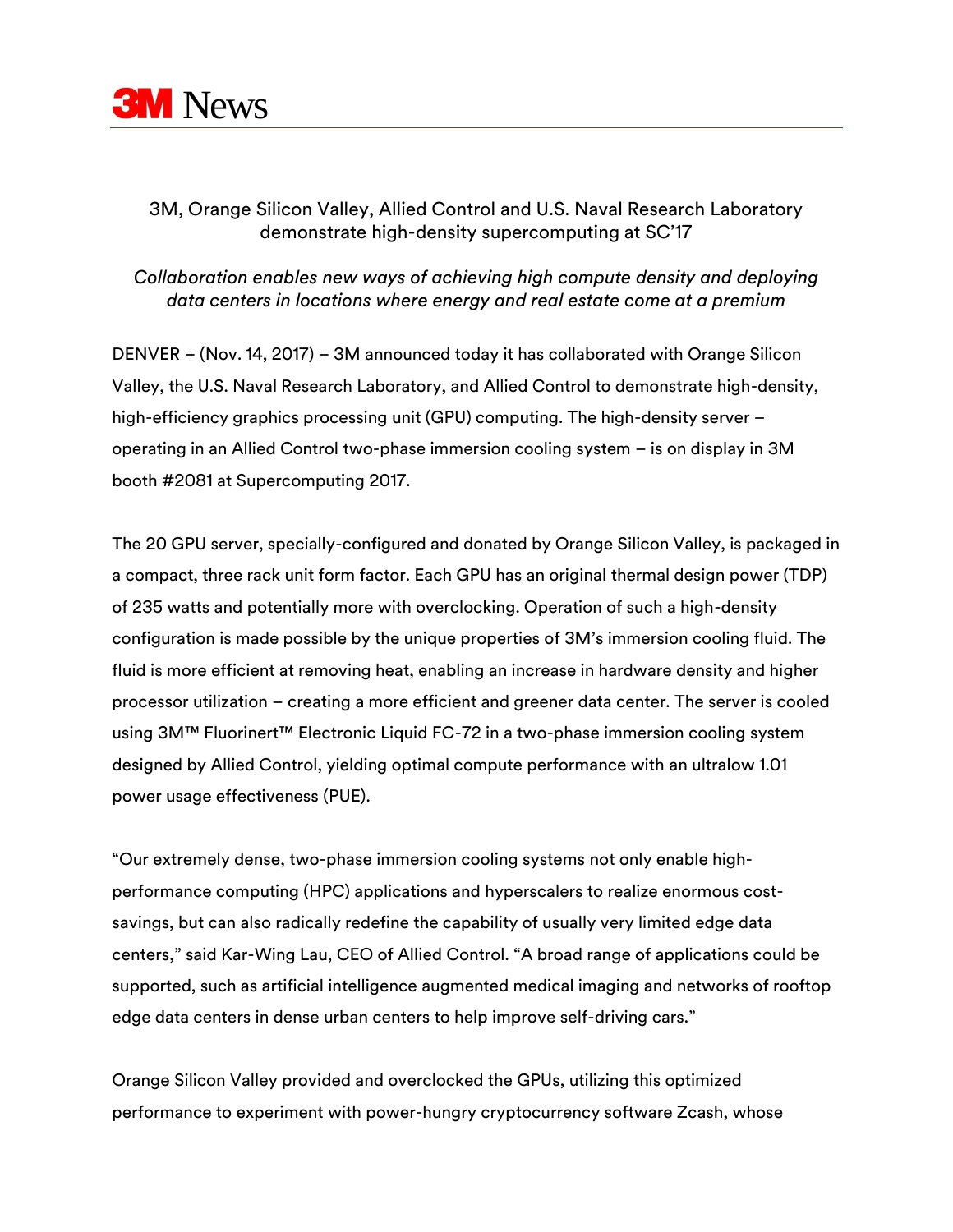Equihash proof-of-work algorithm pushes the GPU cores to maximum utilization, taking up all the power headroom. The U.S. Naval Research team demonstrated MAGMA, DGEMM benchmarks to maximize the performance of the GPUs to utilize all the power headroom available.

The server platform supports 20 GPUs in a single, PCIe root complex and can be used for deep learning, traditional HPC workloads, and cryptocurrency mining during idle time. Twophase liquid immersion cooling allows all the GPU SoC to be under 55 degrees Celsius at 100 percent GPU utilization at 120 percent TDP.

"With liquid immersion cooling, we can significantly increase the computation density of infrastructure for heavy duty HPC applications. Thermal engineering becomes increasingly difficult with air-cooled systems as we pack more GPUs in a smaller space. With a lower PUE and smaller physical footprint, we can envision new ways of designing our future data centers in regions where both energy and real estate come at a premium cost," says Jérome Laudouar, vice president of infrastructure for Orange SA.

Orange Silicon Valley is a business innovation subsidiary of global telecommunications operator, Orange SA.

Allied Control is a high-tech company, building world-leading, two-phase immersion cooling solutions for high-density electronics, a Technology Collaborator for 3M Immersion Cooling and a subsidiary of the Bitfury Group.

3M and Fluorinert are trademarks of 3M Company.

## About 3M

At 3M, we apply science in collaborative ways to improve lives daily. With \$30 billion in sales, our 90,000 employees connect with customers all around the world. Learn more about 3M's creative solutions to the world's problems at [www.3M.com](http://www.3m.com/) or on Twitter @3M or @3MNews.